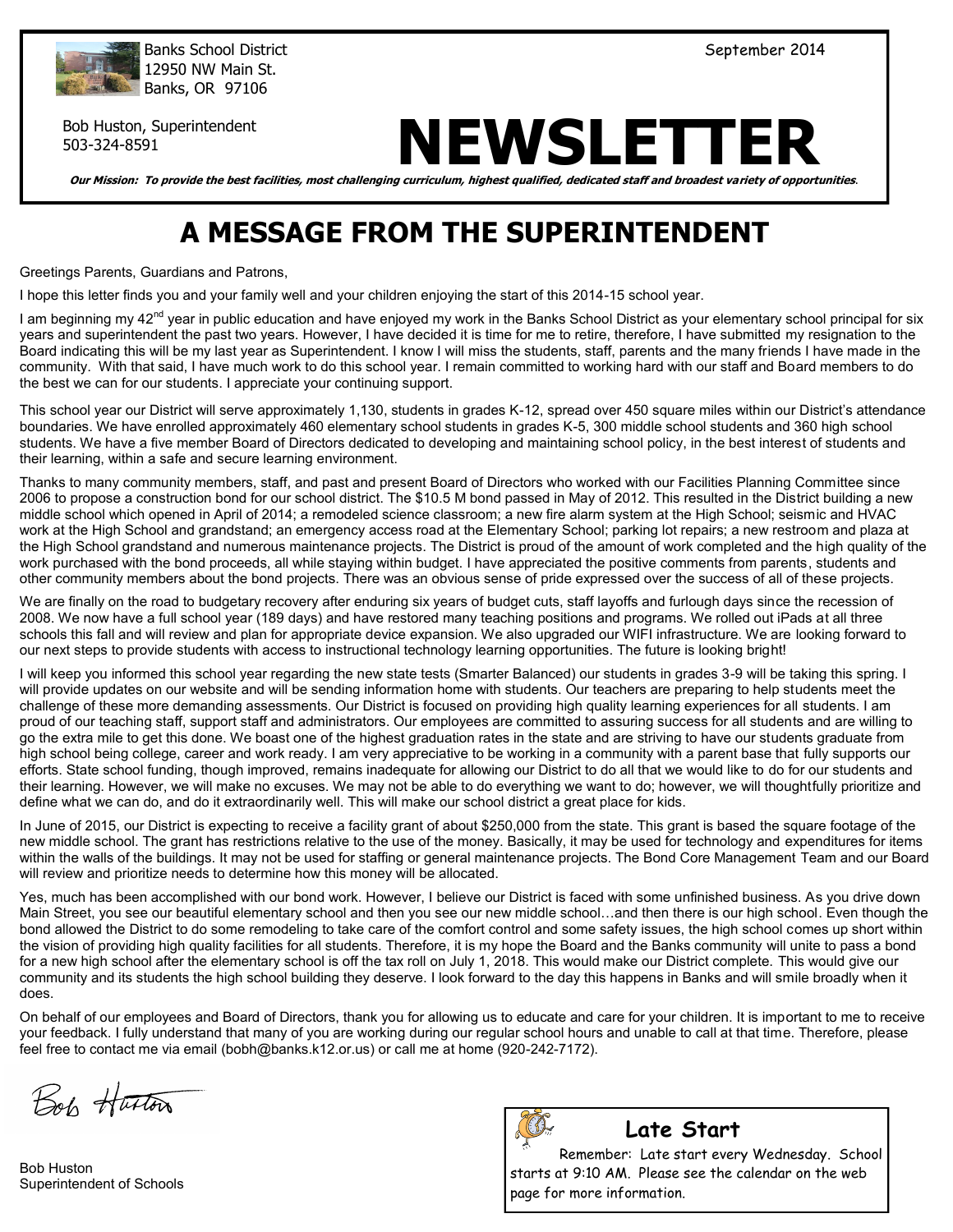### **DIRECTORY INFORMATION**

Directory Information is released only to those persons or organizations that have legitimate educational interest in the information, such as universities and others who use the information to inform parents about school-related matters.

In the Banks School District, the following information is considered as directory information:

- The student's name;
- The student's address;
- $\boxtimes$  The student's telephone listing;
- $\boxtimes$  The student's electronic address;
- $\boxtimes$  The student's photograph;
- $\boxtimes$  The student's date and place of birth;
- $\boxtimes$  The student's major field of study;
- $\boxtimes$  The student's participation in officially recognized sports and activities;
- $\boxtimes$  The weight and height of athletic team members;
- $\boxtimes$  The student's degrees or awards received;
- $\boxtimes$  The student's most recent previous school or program attended.
- $\triangleright$  Directory information shall be released only with administrative direction.
- $\triangleright$  Directory information considered by the district to be detrimental will not be released.
- $\triangleright$  Information will not be given over the telephone except in health and safety emergencies.
- > At no point will a student's Social Security Number or student identification number be considered directory information.

Parents may prevent the release of any directory information By notifying the school in writing that they do not want it released.

# **Child Abuse Prevention Training/Sexual Misconduct**

The 2007 Oregon Legislature passed Senate Bill 379, entitled "Child Abuse Prevention Training for School Employees, Parent and Students", which says that schools and ESD's in Oregon must provide, and track, annual child abuse prevention and identification training for all employees.

A consortium of state ESD's have created an online resource for that training. In addition, the training is provided each year to parents and legal guardians of students.

In compliance with Oregon BH2062, our school board has adopted policies and procedures to help prevent child abuse and sexual conduct by district employees. These policies and procedures are : Applicable to all staff, and stipulates that The district will not tolerate child abuse and sexual conduct by school employees.

Annual training on HB2062 is available to parents and legal guardians of students.

#### Log on to: **www.banks.k12.or.us Resources**

 $\rightarrow$  Health and Safety  $\Rightarrow$  Review our Staff Training The training takes approximately one hour.

#### **Notification of Rights Under the Protection of Pupil Rights Amendment (PPRA)**

PPRA affords parents certain rights regarding our conduct of surveys, collection and use of information for marketing purposes, and certain physical exams. These include the right to:

\*Consent before students are required to submit to a survey that concerns one or more of the following protected areas ("protected information survey") if the survey is funded in whole or in part by a program of the U.S. Department of Education (ED) -

- 1. Political affiliations or beliefs of the student or student's parent;
- Mental or psychological problems of the student or student's family;
- 3. Sex behavior or attitudes;
- 4. Illegal, anti-social, self-incriminating, or demeaning behavior;
- 5. Critical appraisals of others with whom respondents have close family relationships;<br>6 Legally recognized privileged relationships, such as with lawyers doctors or ministe
- Legally recognized privileged relationships, such as with lawyers, doctors, or ministers;
- 7. Religious practices, affiliations, or beliefs of the student or parents; or
- 8. Income, other than as required by law to determine program eligibility.

\*Receive notice and an opportunity to opt a student out of -

- 1. Any other protected information survey, regardless of funding;<br>2. Any non-emergency, invasive physical exam or screening regi
- Any non-emergency, invasive physical exam or screening required as a condition of attendance, administered by the school or its agent, and not necessary to protect the
- immediate health and safety of a student, except for hearing, vision, or scoliosis screenings, or any physical exam or screening permitted or required under State law; and 3. Activities involving collection, disclosure, or use of personal information obtained from students for marketing or to sell or otherwise distribute the information to others.

\*Inspect, upon request and before administration or use –

- 1. Protected information surveys of students;
- 2. Instruments used to collect personal information from students for any of the above marketing, sales, or other distribution purposes; and
- 3. Instructional material used as part of the educational curriculum.

These rights transfer from the parents to a student who is l8 years old or an emancipated minor under State law.

**Banks School District** will develop and adopt policies, in consultation with parents, regarding these rights, as well as arrangements to protect student privacy in the administration of protected information surveys and the collection, disclosure, or use of personal information for marketing, sales, or other distribution purposes. **Banks School District**  will directly notify parents of these policies at least annually at the start of each school year and after any substantive changes. **Banks School District** will also directly notify, such as through U.S. mail or email, parents of students who are scheduled to participate in the specific activities or surveys noted below and will provide an opportunity for the parent to opt his or her child out of participation of the specific activity or survey. **Banks School District** will make this notification to parents at the beginning of the school year if the District has identified the specific or approximate dates of the activities or surveys at that time. For surveys and activities scheduled after the school years starts, parents will be provided reasonable notification of the planned activities and surveys listed below and be provided an opportunity to opt their child out of such activities and surveys. Parents will also be provided an opportunity to review any pertinent surveys. Following is a list of the specific activities and surveys covered under this requirement:

- Collection, disclosure, or use of personal information for marketing, sales or other distribution.
- Administration of any protected information survey not funded in whole or in part by ED.
- Any non-emergency, invasive physical examination or screening as described above.

Parents who believe their rights have been violated may file a complaint with:

Family Policy Compliance Office U.S. Department of Education 400 Maryland Avenue, SW Washington, D.C. 20202-5920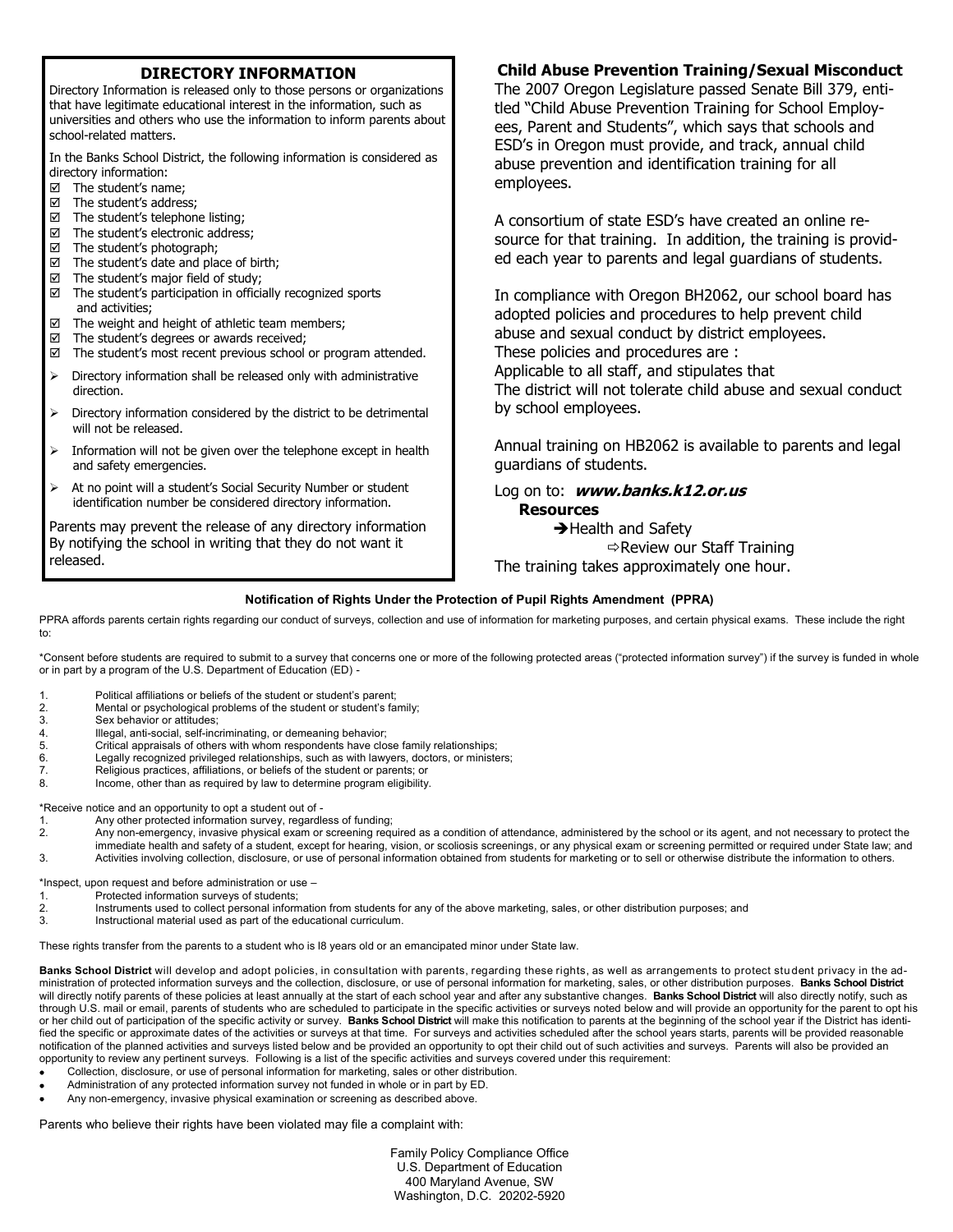# **Identification of Disabled Students**

The Banks School District is seeking assistance in locating children with disabilities, birth through 21 years of age, who have not graduated from high school and are not attending or receiving other special services from the public school system.

Educational services for children with disabilities are mandated by Oregon and federal law. The Banks School District provides educational programs and services for eligible children from kindergarten through high school.

NWRESD provides educational services for eligible children from birth to kindergarten. All services are provided appropriate to each child's disability.

Anyone who has a child with a disability or knows a child with a disability, ages 5 through 21 not currently receiving educational services is asked to notify Shelley Mitchell, Student Services Director at 503-324-5151.

For children younger than kindergarten, call the Northwest Regional ESD at 503-514-1251.



### **FLU SEASON AWARENESS**

**At first,** the flu may seem like a common cold, with symptoms such as a runny nose, sneezing and sore throat, but colds usually develop slowly, whereas the flu

tends to come on suddenly. These steps can help you stay healthy, even at the height of flu season:

- **Practice good hand hygiene** by washing your hands often with soap and water, especially after coughing or sneezing. Alcohol-based hand cleansers are also effective.
- **Cover your mouth and nose** with a tissue when you cough or sneeze. If you don't have a tissue, cough or sneeze into your elbow or shoulder, not into your hands.
- **Stay home if you or your child is sick** for at least 24 hours after there is no longer a fever or signs of a fever (without the use of fever-reducing medicine.)
- **Get your family vaccinated**

# **TOBACCO FREE SCHOOL DISTRICT**

A law passed by the State of Oregon requires that all school district property be tobacco free. The intent of this measure is to protect students, staff and visitors from the harmful effects of second-hand smoke and to provide an environment that encourages a healthy lifestyle and discourages young people from using tobacco. The Banks School Board adopted a tobacco-free policy effective June 12, 2006 to bring the district into compliance with this law. The law defines "tobacco" is defined as any lighted or unlighted cigarette, cigar, pipe, bidi, clove cigarette and any other smoking product, spit tobacco, known also as smokeless, dip, chew, or snuff in any form, nicotine or nicotine delivering devices, chemicals or devices that produce the physical effect of nicotine substances or any other tobacco substitute (e.g. e-cigarettes).

No student, staff member or school visitor is permitted to smoke, inhale, dip or chew at any time, including non-school hours, on any school grounds, including athletic fields and parking lots.

# **Attendance Calling System**

The attendance calling system is up and running for this school year. This system allows the district to call parents or students who have an unexcused absence during the school day.

The system can also allow for emergency callouts during the times of school closures or delayed openings.

Please notify the building offices to update your personal information if you change your primary contact phone number or email address during the school year.

# School Based Health Care

*Located at Forest Grove High School Serving all students in the Forest Grove, Banks, and Gaston School Districts.*

Primary care, dental screenings and mental health counseling services are available. Most insurance is accepted. Call 503-359-4057 for more information, or to schedule an appointment.



**BLOOD DRIVE FRIDAY, November 3, 2014 7:00 AM—4:00 PM Banks Sports Building**



#### **Winter Weather** The Banks School District covers a wide area with diverse weather and road conditions, there may be times when it is necessary to close or delay school or use

limited bus runs and/or snow routes.

Because the District must meet a required minimum number of attendance days, there may be days when school will be in session even though some bus service will not be provided to students who live in a "snow route" area. After road safety checks, decisions on transportation changes will be made jointly by the superintendent and Mid Columbia Bus Company. In all instances, a decision will be made with the safety of the students as the primary consideration.

Every attempt will be made to make the decisions prior to 5:45 AM. At that point the information is called in to the radio and television broadcast network. In addition, the District uses the website www.flashalert.net which lists up-to-date school closure information.

During adverse weather conditions, buses may run late, so children should be dressed warmly and be prepared for a possible longer wait at the pick-up location.

# **McKinney-Vento Act**

Is your housing uncertain? Are you living some place temporarily? Students who lack fixed, regular, and adequate nighttime shelter have educational rights to remain in their current school despite this uncertainty, and may be eligible for support to maintain their school of origin. If you have questions, please contact Shelley Mitchell, Student Services Director at 503-324-5151.

# FLASHALERT 2014-15

FlashAlert notification sign-up has to be renewed every year. To sign up for notifications, please go to: www.flashalert.net and update your information